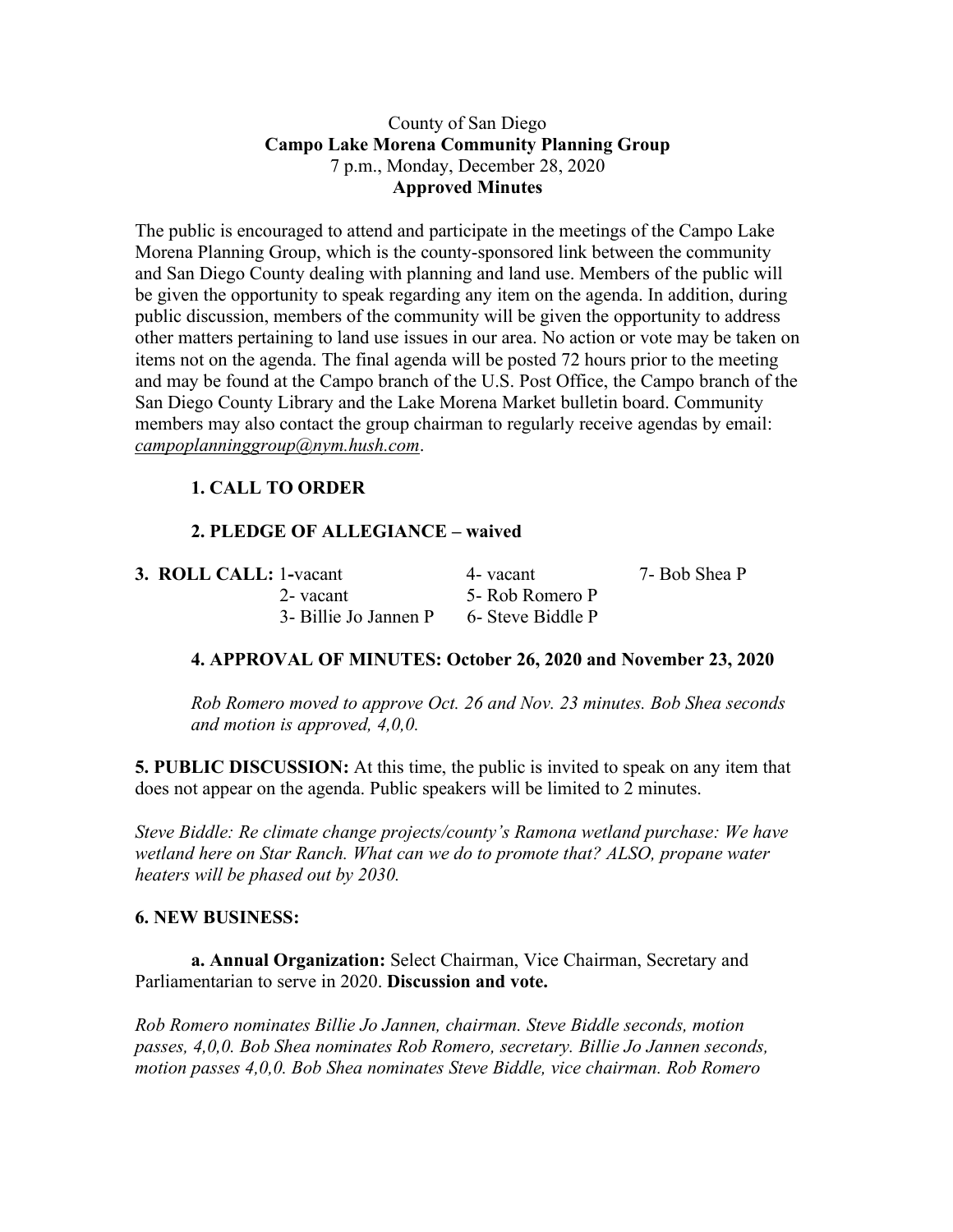*seconds, motion passes, 4,0,0. Steve nominates Bob Shea, parliamentarian. Rob Romero seconds, approved 4,0,0.*

**b. Annual Organization:** Updates to CLMPG standing rules**. Discussion and vote.**

## *None suggested.*

## **7. OLD BUSINESS:**

**a. Letter in response to November's agenda item: renewable energy zoning and streamlining overlay on local communities.** The planning department is developing options to streamline the environmental review process for renewable energy projects, including preparation of a Programmatic Environmental Impact Report (EIR), to identify ideal locations for renewable energy projects, and develop a design review checklist exemption process. Project page here:

https://www.sandiegocounty.gov/content/sdc/pds/advance/renewableenergyoverlay.html **Discussion and vote.**

*Bob Shea moved to approve the proposed letter. Rob Romero seconds, motion approved, 4,0,0.*

**c. Chairman's report, Billie Jo Jannen:** We need to start thinking about our training for 2021. The county has sent a schedule of three "in-person" sessions to be delivered via videoconference. There will be three in-person/virtual trainings this year (dates below). County staff is requesting RSVPs, per the instruction in the email I sent out.

- Saturday, January 9, 2021 8:30 am to 1:00 pm on Microsoft Teams, if we can meet in-person the location will be: North Inland Live Well Center, 649 West Mission Ave., Escondido, CA 92025
- Saturday, February 6, 2021 8:30 am to 1:00 pm on Microsoft Teams, if we can meet in-person the location will be: Lakeside Community Center, 9841 Vine St., Lakeside, CA 92040
- *She reports a phone call from Rural Community Assistance Corporation. They are doing a feasibility study on behalf of the state, to assess grouping all "small water systems" at Cameron Corners into one district. Several businesses at Cameron Corners would be rolled into the county district that serves central Campo.*

## **8. CORRESPONDENCE AND ANNOUNCEMENTS**

**a. The Star Ranch vesting and landscape architecture maps** are available, both at meetings and by appointment with the CLMPG chairman. Staff has delayed release of the EIR until it can figure out what type of greenhouse gas analysis large projects should include**.** The ranch was offered for sale in an announcement sent out in